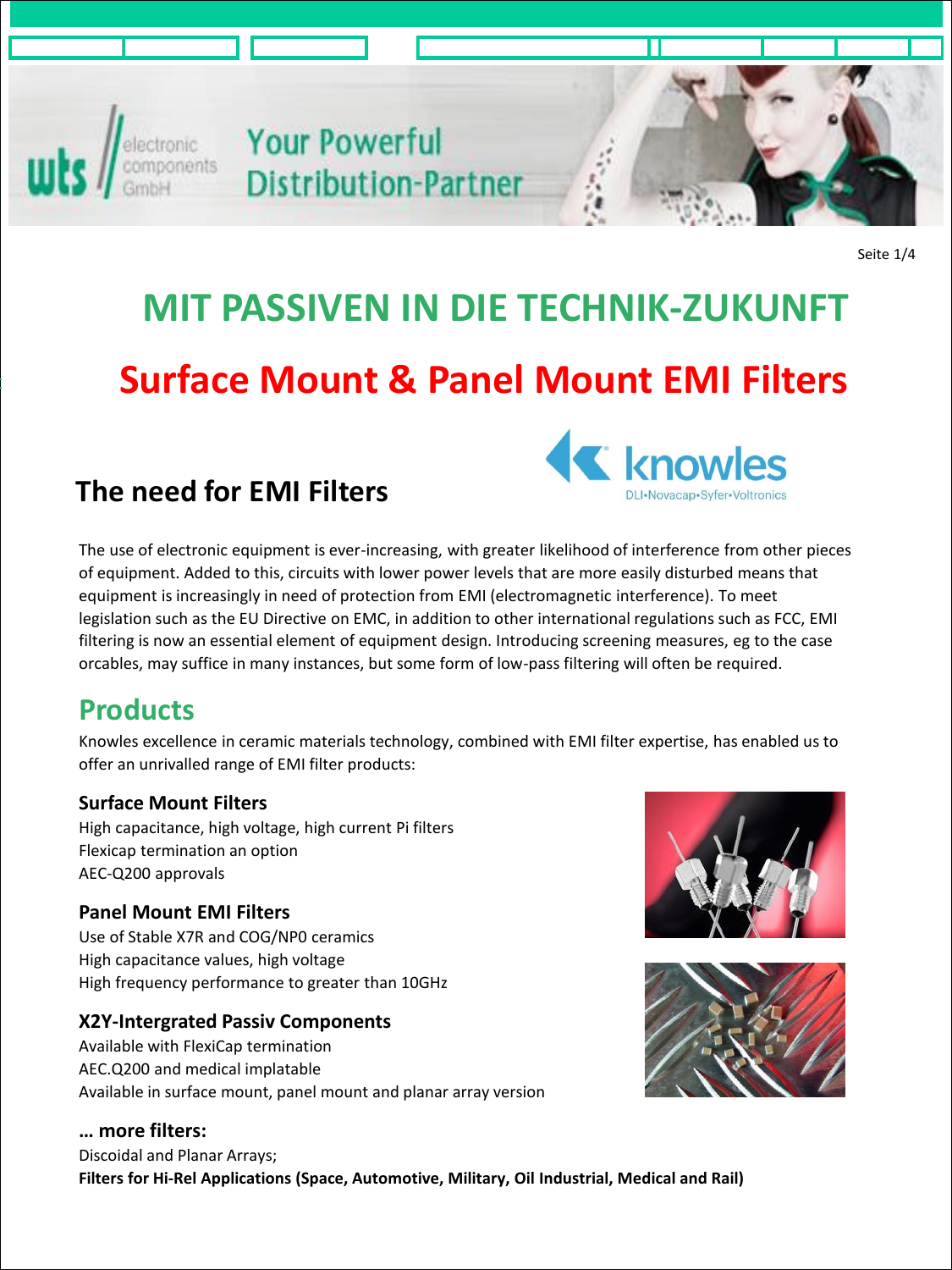

**Your Powerful Distribution-Partner** 

## **Surface Mount & Panel Mount EMI Filters MIT PASSIVEN IN DIE TECHNIK-ZUKUNFT**

Seite 2/4

#### **Series E01 (300mA) E07 (1A; 2A; 3A)**





The Syfer E01 and E07 ranges of feedthrough MLCC chip 'C' filters are 3 terminal chip devices designed to offer reduced inductance compared to conventional MLCCs when used in signal line filtering. The filtered signal passes through the chip internal electrodes and the noise is filtered to the grounded side contacts, resulting in reduced length noise transmission paths. Available in C0G/NP0 and X7R dielectrics, with current ratings of 300mA, 1A, 2A, 3A and voltage ratings of 25Vdc to 200Vdc. Also available with FlexiCap™ termination which is strongly recommended for new designs. Commonly used in automotive applications, a range qualified

to AECQ-200 is also available.

#### **Quick Reference Guide**

**E01** 300mA Sizes 0805; 1206 & 1806 C-filter; Cap.-Range: 10pF – 200nF, Rated Voltage 25Vdc to 200Vdc **E07** 1A to 3A Sizes 0805; 1206; 1806 & 1812 C-filter; Cap-Range: 10pF – 1,8µF; Rated Voltage 25Vdc to 200Vdc **E17** Size 0805 2A, Cap-Range 470pF; 1206 10A, Cap-Range 10nF,15nF; Rated Voltage 25Vdc to 200Vdc

#### **Surface mount 'Pi'/'C' Filters**



#### **SBSG (5A) / SBSGC (10A)**

The SBSG range has a 5A current rating for the Pi type, and 10A rating for the C type. Suitable for pick-and-place, these miniature surface mount filters offer assembly savings compared with conventional panel mounted filters.

#### **Quick Reference Guide**

**SBSPP** Size 1206 1A / Pi- filter; Cap.-Range: 22pF – 150nF; Rated Voltage 100Vdc **SBSGC** Size 1812 10A / C- filter; Cap.-Range: 1.nF – 220nF; Rated Voltage 500Vdc **SBSGP** Size 1812 5A / Pi-filter; Cap.-Range: 1.nF – 220nF; Rated Voltage 500Vdc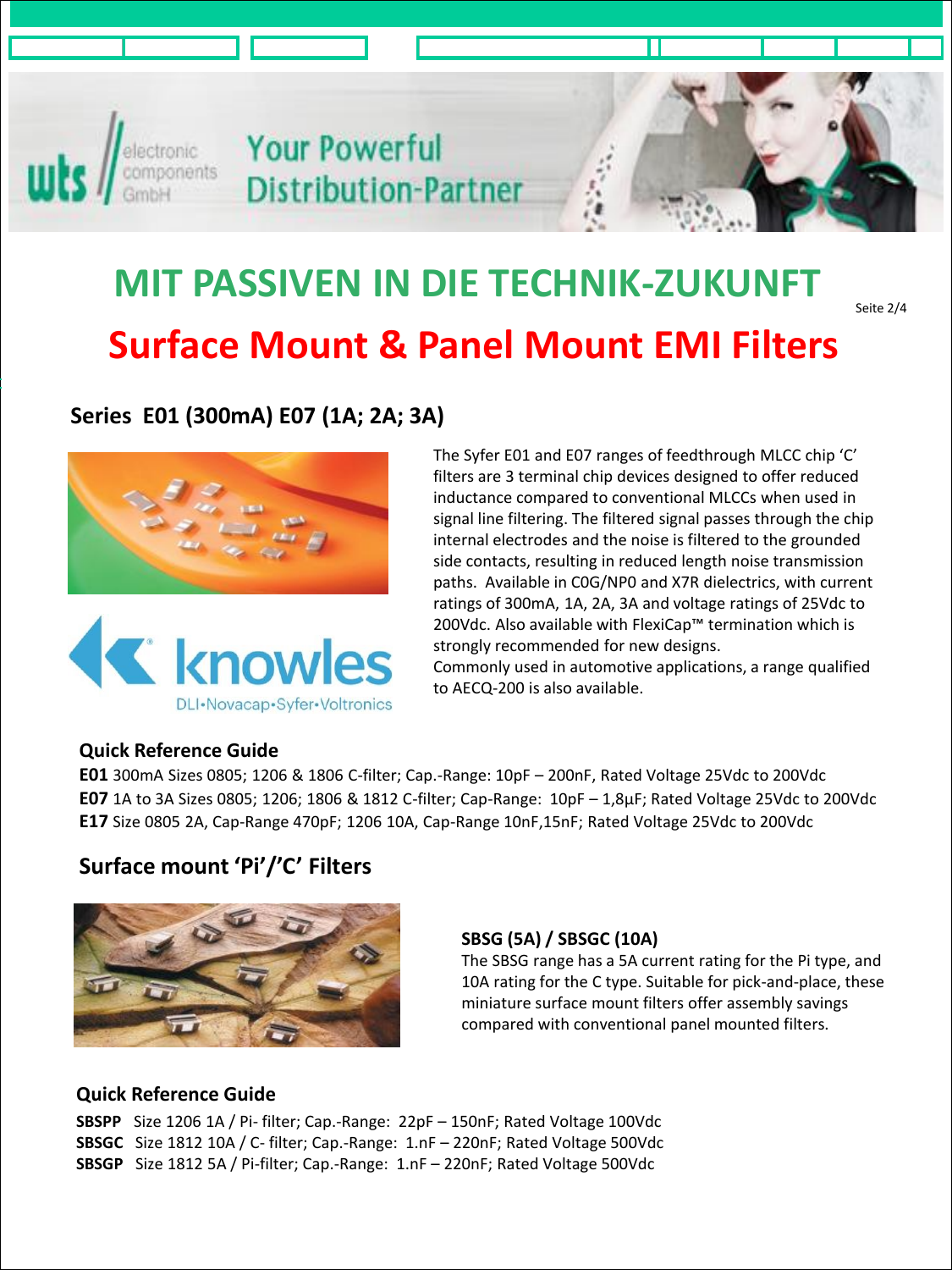

Seite 3/4

## **MIT PASSIVEN IN DIE TECHNIK-ZUKUNFT**

**SBCM (10A) / SBSMC (20A)**



The SBSM range of surface mount EMI filters has been designed for use on pcbs, and is suitable for both signal and power lines. Capacitance values up to 470nF are available, with a 10A current rating for pi-section filters and 20A rating for 'C' types. The high capacitance, high current and high voltage ratings make them suitable for a wide range of applications including telecoms, mil/aerospace and industrial.

#### **Quick Reference Guide SBSMC** Size 2220 20A / C-filter; Cap.-Range: 1.0nF – 470nF

**SBSMP** Size 2220 10A / Pi-filter; Cap.-Range: 1.0nF – 470nF



## **Panel Mount EMI Filters**

#### **Benefits of Knowles Precision Devices Panel Mount EMI Filters**

**Use of Stable X7R and C0G/NP0 ceramics - no Z5U/Y5V High capacitance values, high voltage High frequency performance to greater than 10GHz**

When choosing a filter, it is important to be aware of the different performance characteristics that may be available from different categories of ceramic materials employed in their capacitors. Generally, stability of dielectric constant (and therefore filter capacitance value), with respect to some operational and environmental parameters, deteriorates with increasing dielectric constant. Specific factors which affect dielectric constant are temperature, voltage, frequency and time (ageing). The three main classifications of ceramic dielectric employed in the manufacture of EMI filters are generally referred to as ultra stable (C0G/NP0), stable (X7R) and general purpose (Z5U, Y5V or X7W).